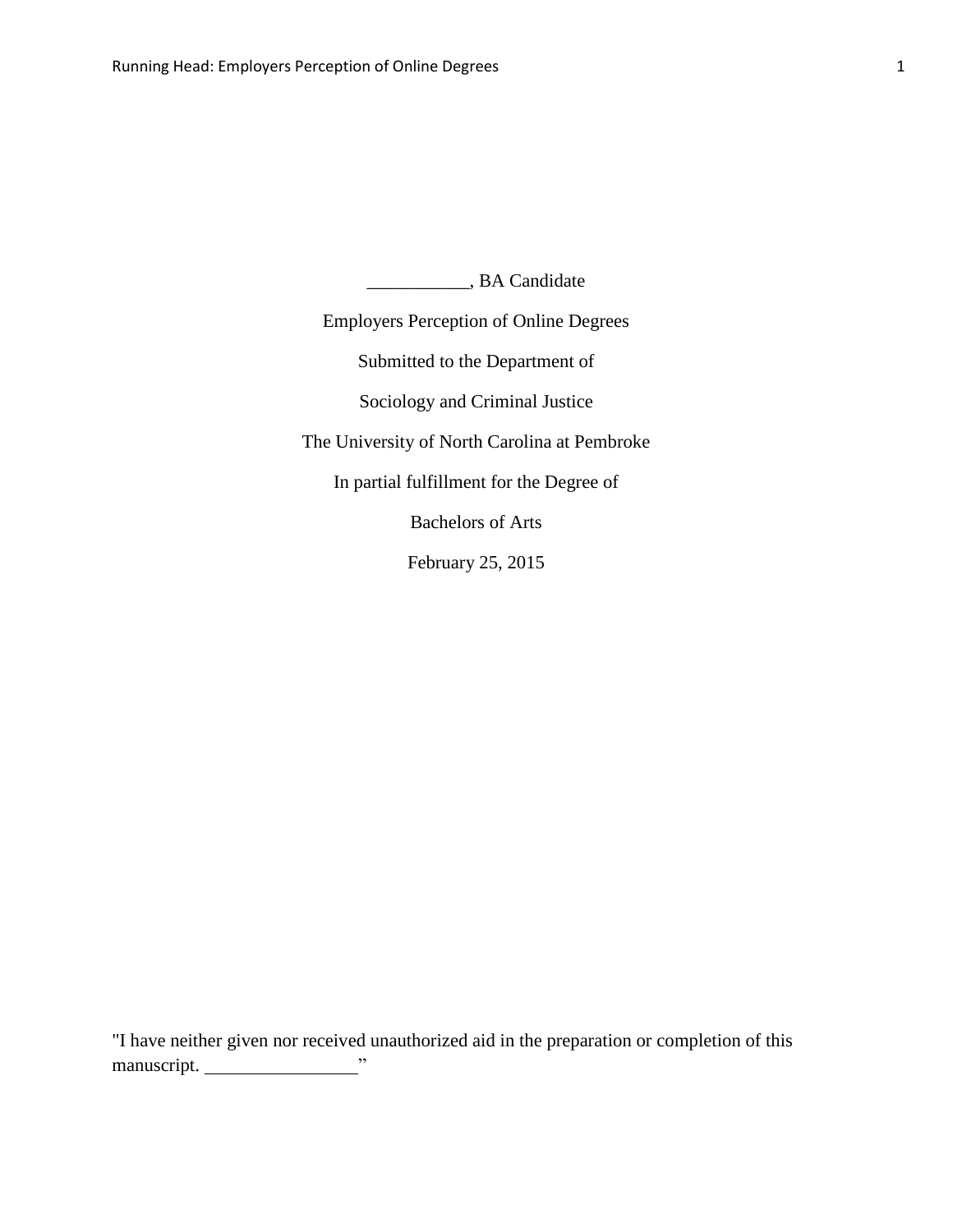### **Abstract**

This proposal will explain previous research conducted that has attempted to explain the difference of value between online and traditional degrees. The following questions will be reviewed and answered within the current paper: Do employers show more favoritism when they have received an online degree? Why do hiring managers consider online degrees to be less credible? What factors add to the value of an online degree? Does the institution in which the degree was received play a role in the acceptance of online degrees? Have employers' perceptions of online graduates changed as technology has become more advanced?

*Keywords:* employers', online degree, traditional degree, employability, perceptions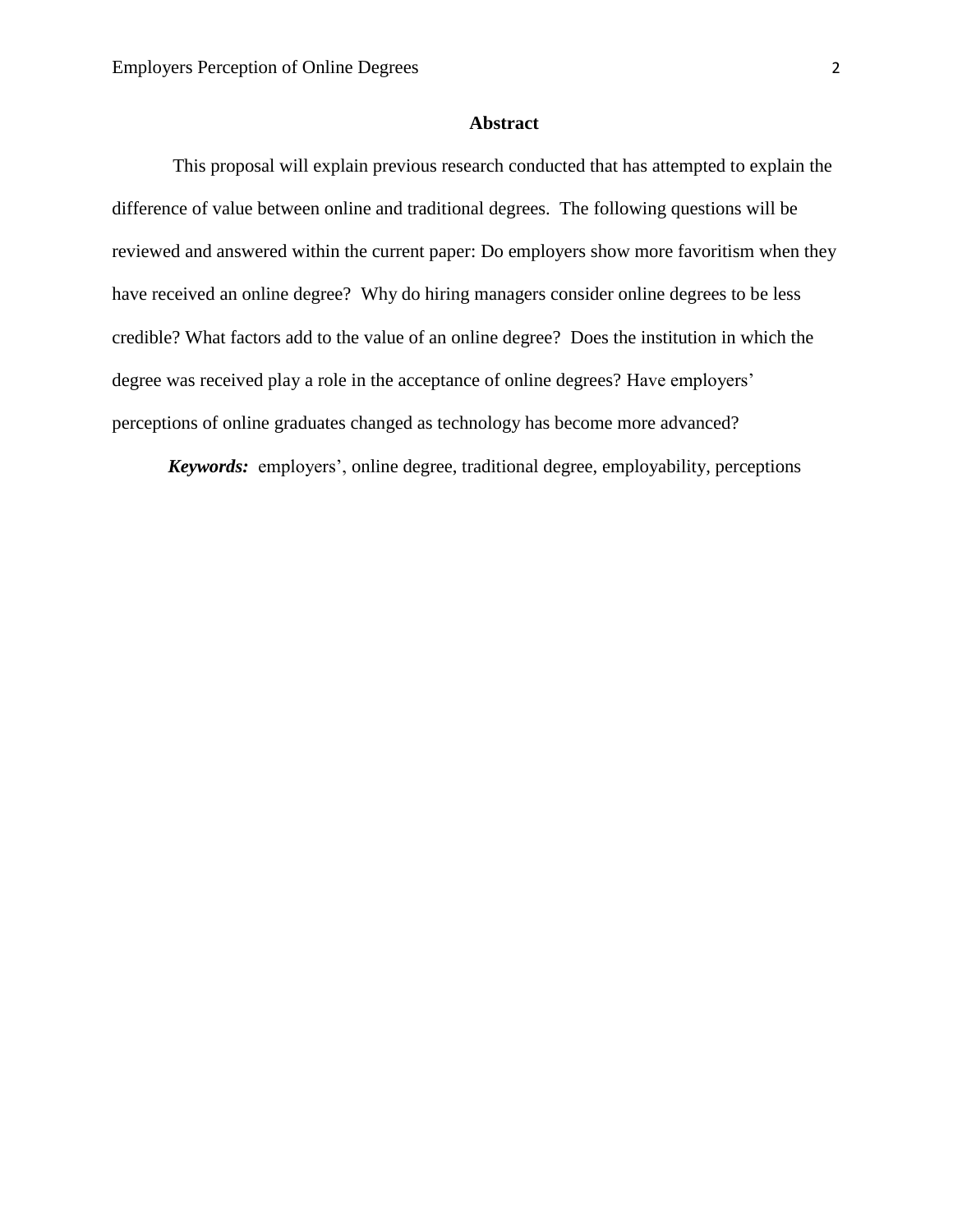## **Introduction**

The growing enrollment of online education amongst college students suggests that the value of online education should be distinguished amongst employers. As cited in Linardopoulas (2012) Allen and Seaman found that nearly 5 million college students are enrolled in at least one online course in the United States in the fall of 2009. There is a growing need for online courses and programs because they allow flexibility and they are less expensive when compared to traditional courses.

The intent of the current paper is to address previous studies and articles regarding employers perceptions of online education; evaluate factors contributing to employability; identify limitations within research presented; and propose that additional research be conducted regarding employers' perceptions of online education.

### **Review of Literature**

The recognition of online degrees from hiring managers has been teetering on the scale of acceptance and studies prove this. Research collected in 2005 from Eduventures' Continuing and Professional Education found that from a total of 505 employers, nearly 60 percent approve of online education (Nance, 2007). In a study conducted by Adams and Defleur each candidate within the study shared the same experience which included recommendations, evaluations, etc. with the exception that the candidates were divided into groups, one group received a traditional degree while the other received a non- traditional degree. The study concluded that "the faculty candidate with a fully online doctorate was the preferred choice of only 2 percent of the respondents whereas the faculty candidate with hybrid doctorate was the preferred choice of only 11 percent of the respondent (Linardopoulos, 2012)." The acceptance of hybrid and fully online degrees were significantly lower when compared to degrees received traditionally which goes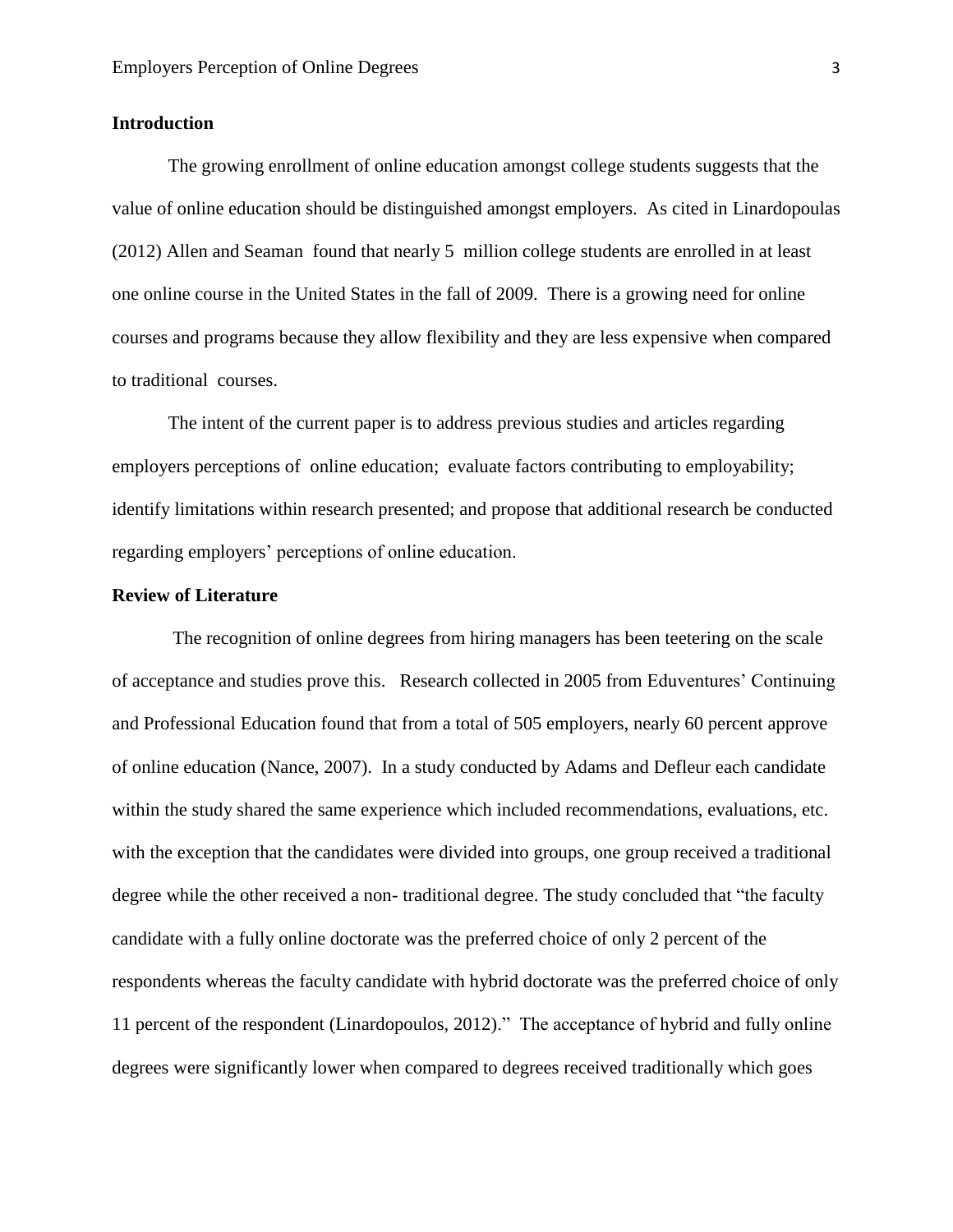against the research conducted by Eduventures' Continuing and Professional Education report. Another study found conducted by Trierweiler and Rivera revealed that over half of the executives surveyed believed it apparent that online higher education was of less value when compared to traditionally based programs (Metrejean & Noland, 2011). Online degrees are generally less accepted by employers' when reviewing the listed studies within the present paragraph.

Online degrees have been accused of being ineffective by preventing students from gaining problem-solving skills, social skills, as well as additional developmental skills that are received in a traditional setting (Marson, 2012). According to Columbaro and Monaghan employers concerns with online degrees include: "not enough academic rigor, not enough faceto face- interactions, more risk of cheating, relationship of diploma mills, and perceived lack of commitment due to not being willing to come to campus (Linardopoulos, 2012). The employers concerns previously listed value social skills as well as integrity when looking for candidates to hire. Ervin (2013) states; "We're talking about the human asset here. The human being likes communications (Carnevale, 2007)" (p. 111). So the risk that arises from online classes is that individuals will lack certain communication skills which could possibly be an issue when team work situations arise within the individuals future desired field of work. There is also the issue on the idea that a student is somewhat "purchasing" a degree due to fact that all classes without face- to face interaction. Guzman agrees by stating that non- traditional degrees are not of higher value than traditional degrees because it's almost as if a student is purchasing the degree received online (Carnevale, 2007).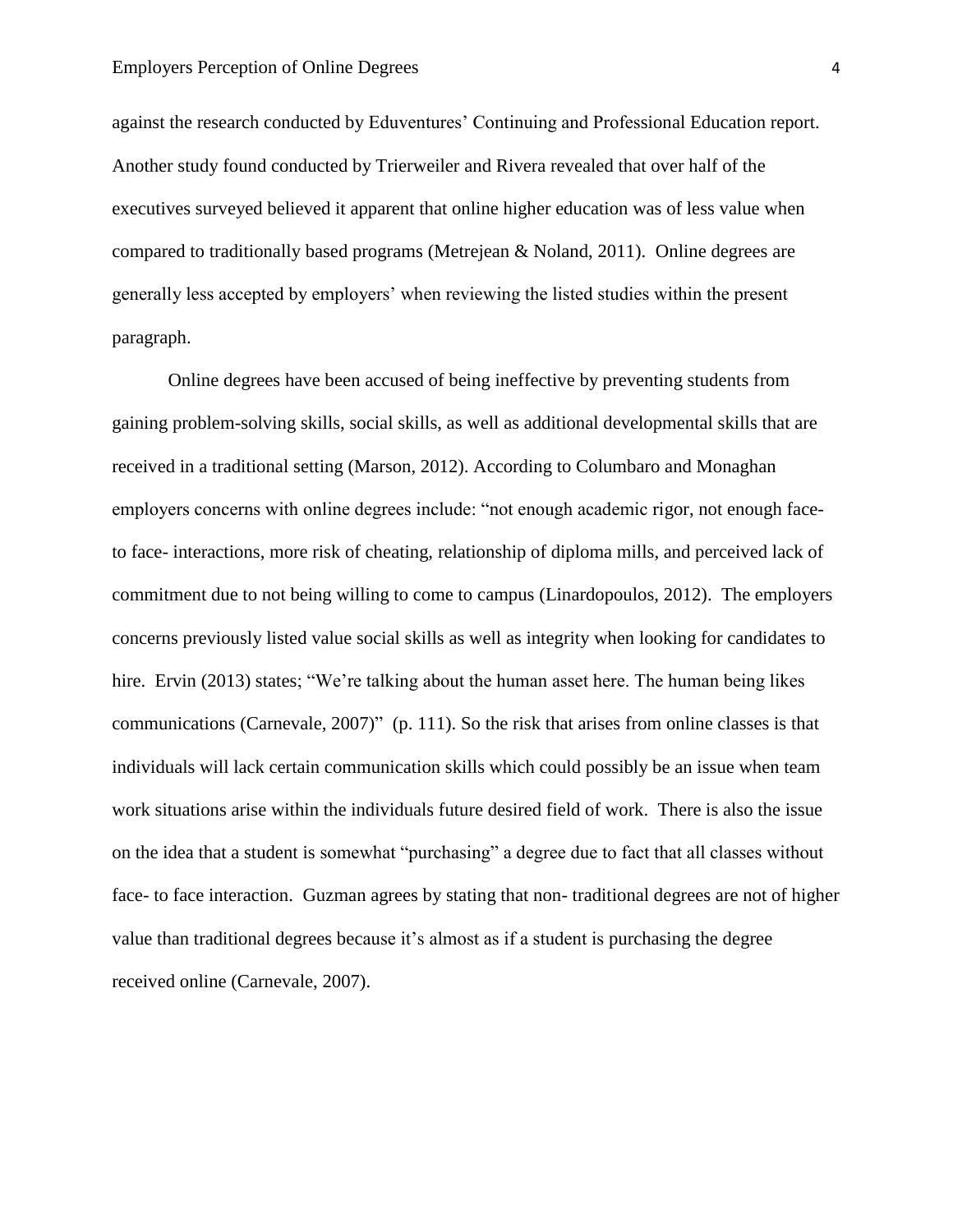It is believed that employers value applicants and their obtained skills through higher education. Throughout the present paragraph the exploration of the importance of those skills obtained will be reviewed. According to Harvey as cited in Silva, Lourtie, and Aires (2013)

higher education must be able to i) establish close links with employers, assisting them in identifying and adopting new strategies suited for overcoming any lack of qualifications; ii) contribute with solutions for education and training in high –skilled areas with a low number of workers; iii) prepare graduates with effective working skills, ensuring that the employability requirements are explicit in the study programmers (p. 109).

Silva, Lourtie, and Aires (2013) believes that high learning should not be judged based on where it was received but that the skills received should have a higher acknowledgement when being employed. They place the university responsible for the teachings of employability skills and focus on how universities can achieve the goal of teaching these skills. To ensure that employability skills are acquired while attending a college or university Silva, Lourtie and Aires (2013) find it fitting to embed employability skills in the curriculum. A study in which students and teachers were asked to rank ten employability skills taught in the classroom was conducted. There was no statistical significant difference between teachers and students and their views on the ten employability skills to be taught along with the curriculum. While nearly 91% of the students felt employability skills should be embedded into the curriculum; 82% of the teacher sample implied that employability skills were being taught; and nearly 91% agreed that the skills be taught within the course. In reference to the research presented teachers/ professors are preparing nontraditional students as well as traditional students for the workforce.

Employers also look at the university or college to define the reputation or accreditation which allows employers to hold the degree at a certain value. The reputation and quality of the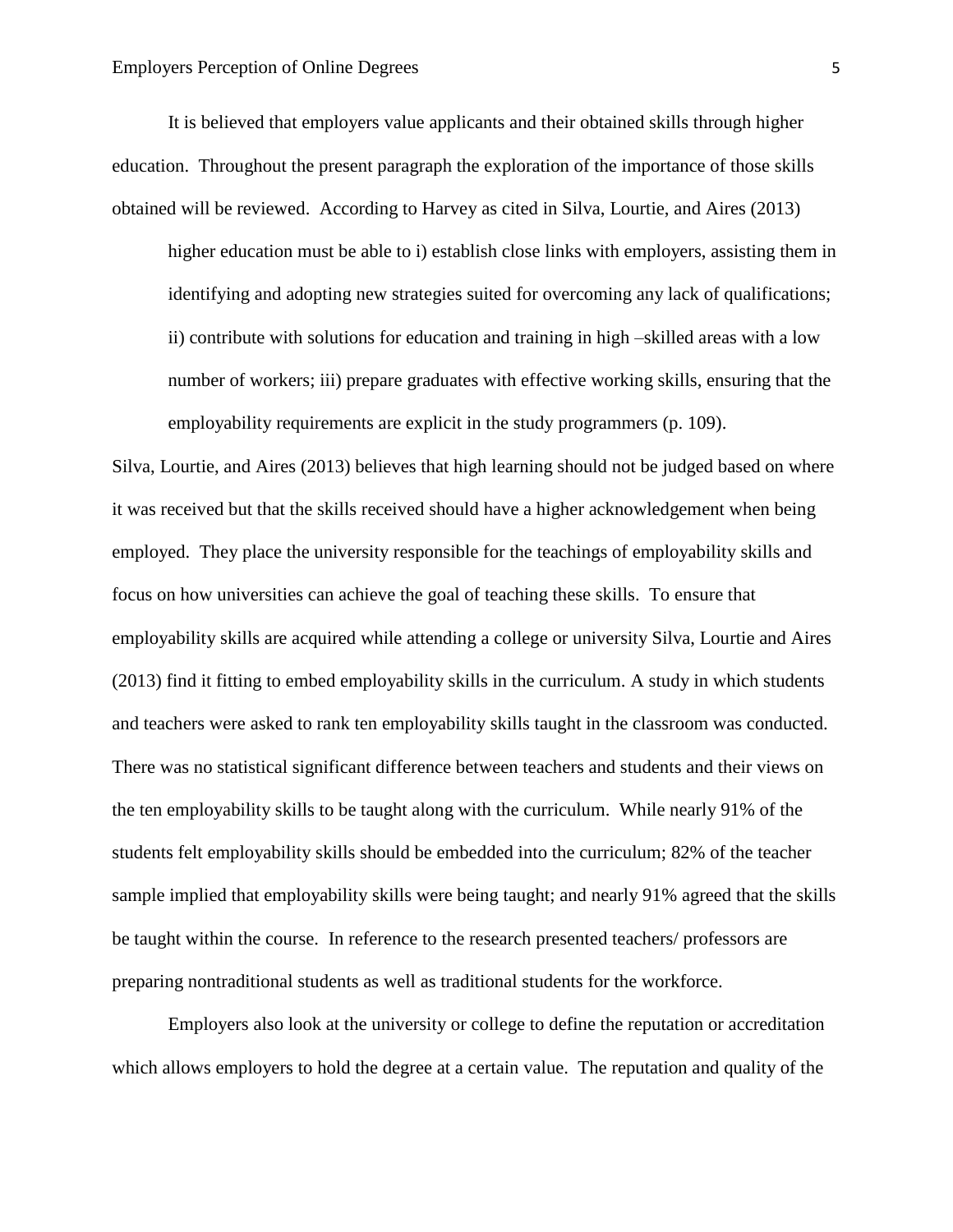institution are held at a higher standard than online and traditional degrees. It is noted by Adams that when a student earns an online degree from a well known traditional institute it is typically overlooked by the employer that the student was in fact an online student and will assume the degree received was traditional (Carnevale, 2005). Employers who are aware of criticisms towards an institution, as well as the institution being distant from the employer tend to have negative perceptions of online degrees (Amaro & Fitzgerald, 2009). Adams and Defluer (2005) conducted research that assessed employers and their thoughts on hiring online verses traditional degrees. Carnevale (2005) included the following in her questionnaire: "the type of college or university from which the applicant obtained his or her degree would be of no importance as a hiring criterion in our organization" (p. 134) Carnevale (2005) also indicated that "nearly 75 percent disagreed with that statement" (p. 134). One can assume that the institution of where the degree was received from and how the degree was received has a significant role with the employability of a candidate.

As technology continues to grow and become more and more popular amongst the current generation, it can be assumed that the acceptance of online degrees is rising amongst employers'. As cited in (Nance, 2007) Professional Education Report indicated that out of 505 employers nearly 60 percent of employers show favoritism towards individuals who have receive online degrees. The report also indicated that most employers hold online degrees and traditional degrees at the same standard. However, less than 50 percent of students are utilizing online programs that offer degrees (Nance, 2007). It appears that although online degrees are gradually gaining acceptance students still prefer traditional degrees.

Many of the studies discussed within the current paper had limitations within the research. This was mainly due to low levels of participants within each study. As cited in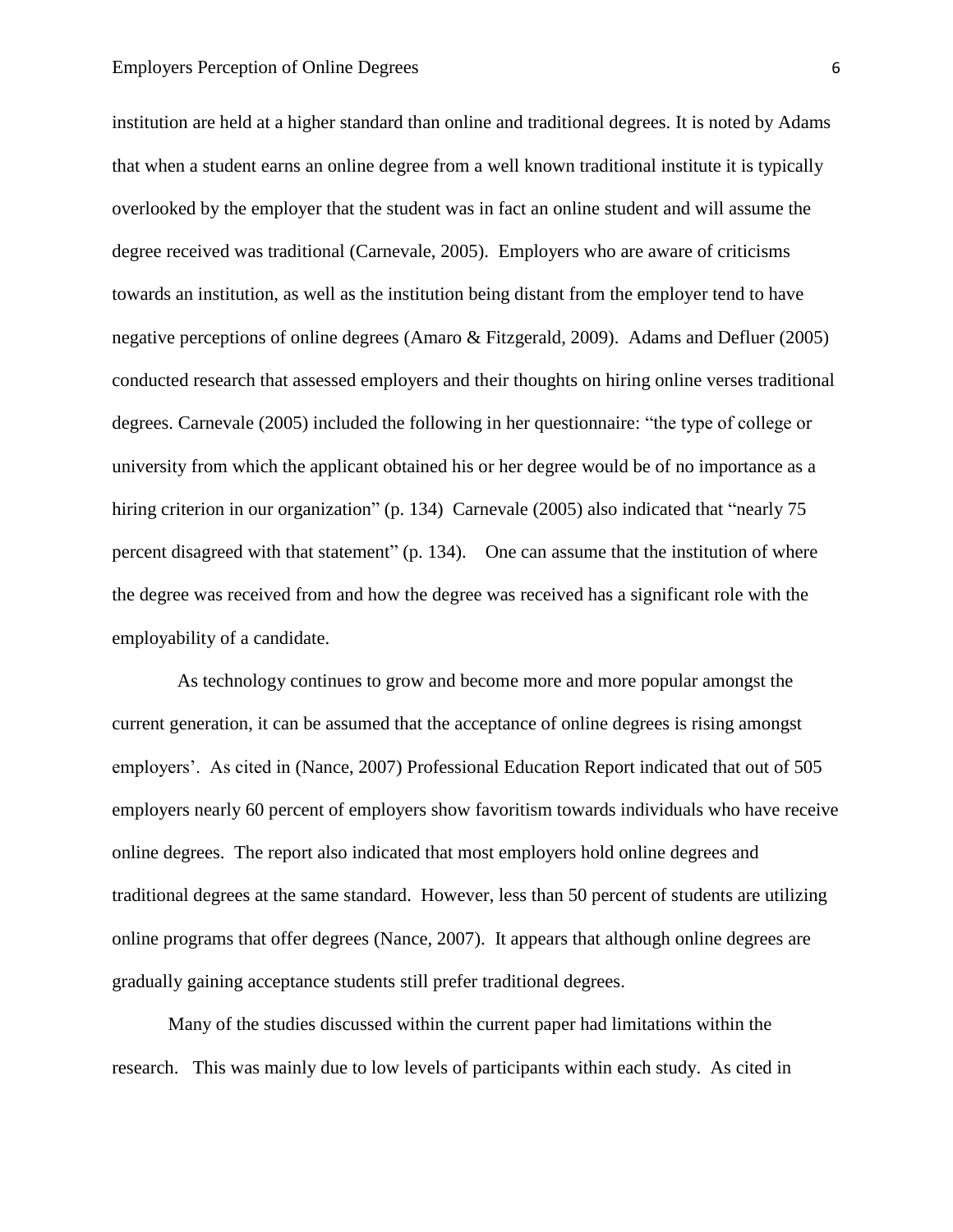(Carnevale, 2005) reports that when 1,285 questionnaires were sent to companies only 269 of the participants responded. Since the number of participants was extremely low the survey he used was not able to be used as a definitive sample. The information still provided an understanding of employer's attitudes towards online degrees. No other limitations were truly listed within the studies provided. The participants that were questioned on their preference of online or traditional degrees could possibly be biased. An employer who has received a fully traditional degree may not understand the rigor associated with obtaining an online degree. Therefore, they may have bias towards the online degree and not hire them. The same situation applies to employers who have received online degrees.

### **Discussion of Sample Survey**

The present paper discovers the general preference of employers when hiring graduates with traditional or non- traditional degrees. The sample will be derived from current employers in North Carolina who require a higher level of education (college degree) for that particular job. The sample size (*N)* 500 employers will be surveyed while the population size (*n)* will be around 10,000, this translates to 1 in 20 employers. All employers will be listed and assigned consecutive numbers from 1 to 10,000. Using computer software the 500 employers will be randomly selected by their number. The present sample discussed is called a cluster random sample which "is not the the units of the population to be sampled but groupings of those units" (Bryman, 2012). The simple random sample is a probability sample so the subjects cannot be selected more than once and are randomly selected

### **Questionnaire**

The questionnaire begins with 8 demographic questions, which allow background information of the surveyor to be reviewed. Questions include race, gender, age, highest level of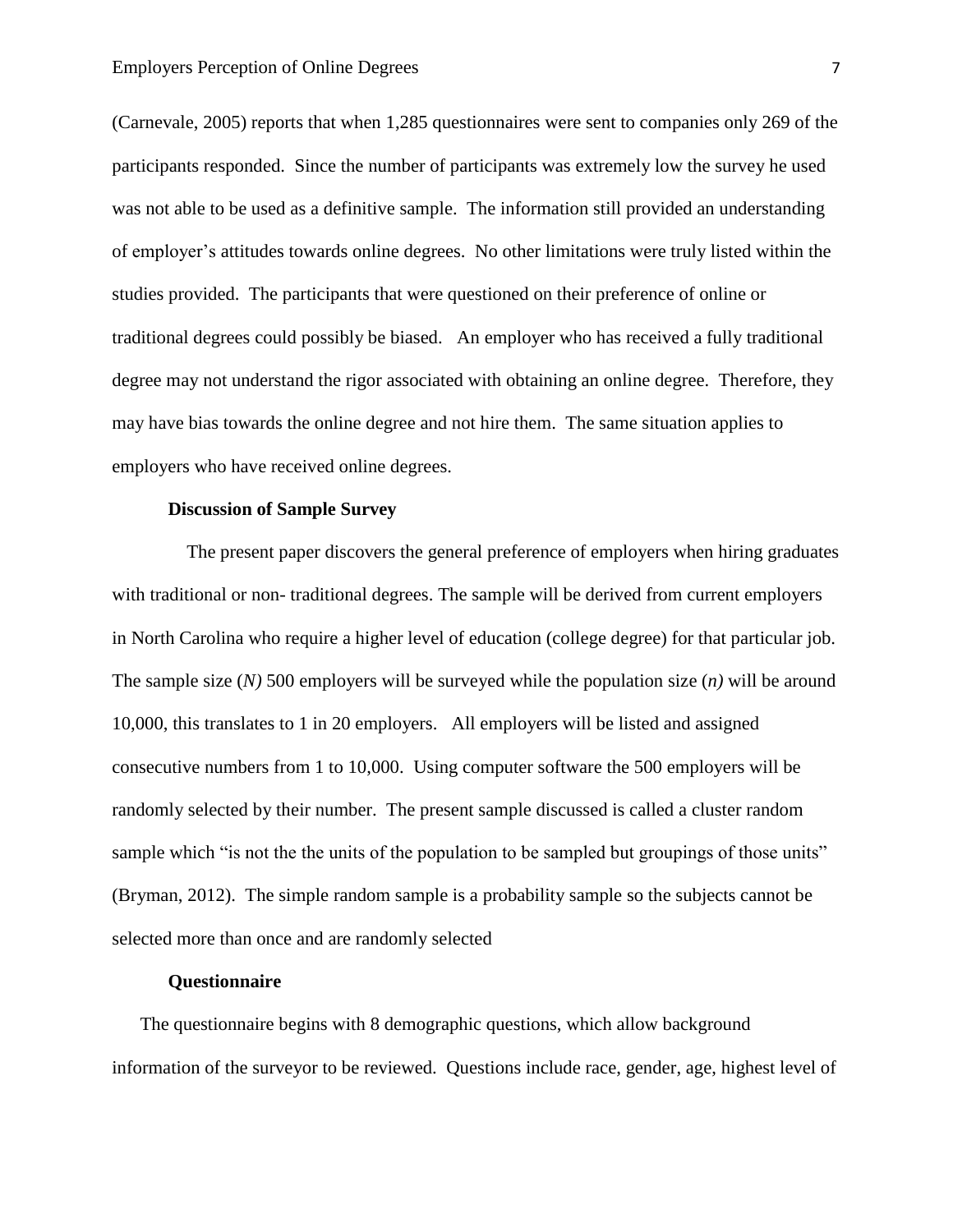#### Employers Perception of Online Degrees 8

education the employee size of the business, and the length of time an employer has currently been working at the agency. The following 10 questions were replicated from research previously conducted by Fogle and Elliott (2013). Fogle and Elliott presented 10 questions that were eligible for Liker Scale answers. The survey is currently housed in surveymonkey; the findings of the research can be viewed by using the current URL

<https://www.surveymonkey.com/MySurveys.aspx> . My survey is located in the Appendix.

### **Results and Findings**

The survey had a total of 500 employers' at during the administration of the survey. The amount of female responses was higher than with 67% of the participant's women and 33% of who were men. The average age was around 33 years, the youngest participant was 21 and the oldest was 63 years old. The majority of the participants ranged from 20- to 35 years of age.



## Q<sub>2</sub> Sex?

Answered: 15 Skipped: 0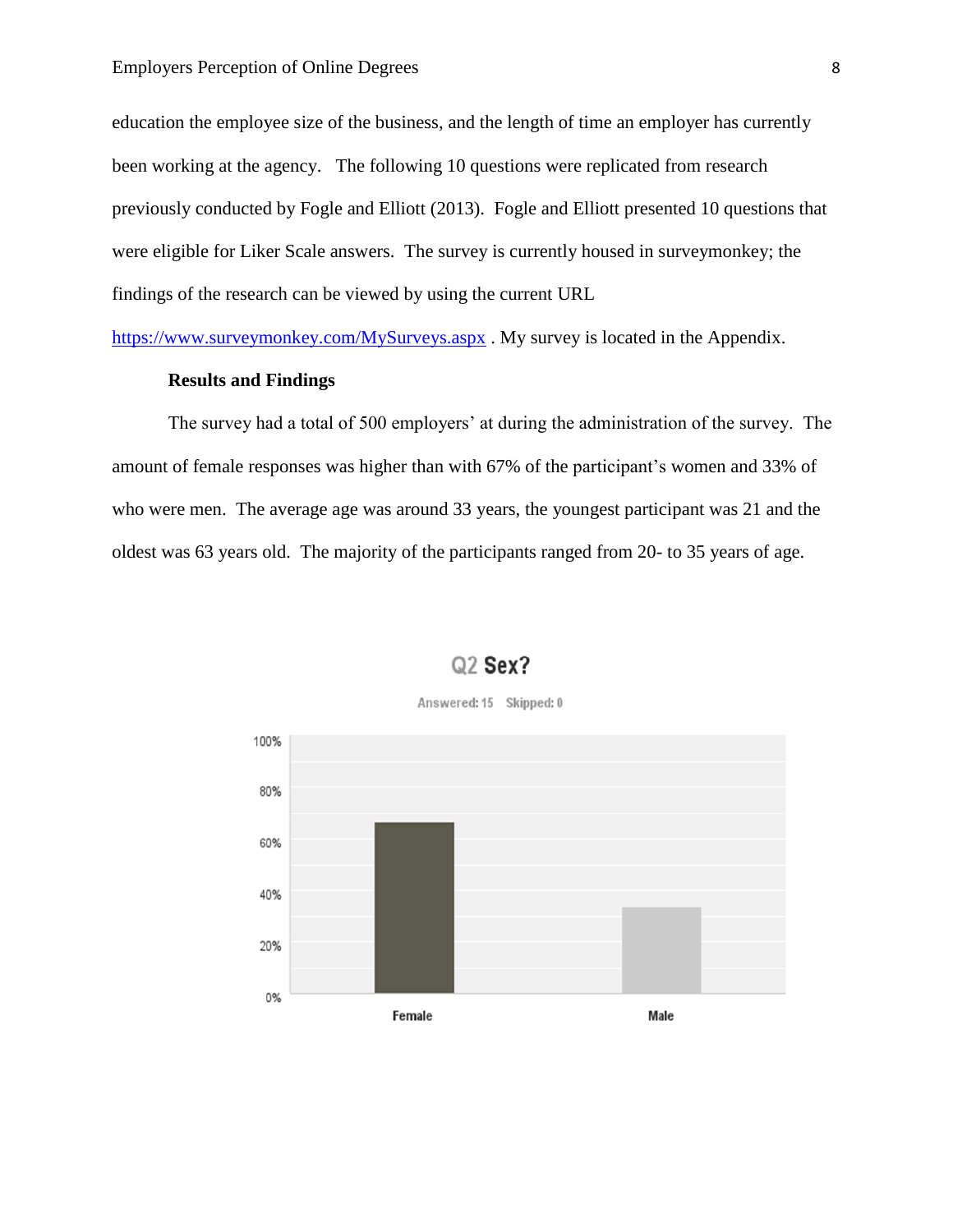The majority of participants had graduated from college and had received some or completed graduate school. This is crucial because, with their educational experience they most likely understand the value of education. They would also have a clear understanding of the skills that are obtained throughout the college experience.



## Q5 What is the highest level of education you have completed?

The survey revealed that more than half of the participants view online and traditional degrees are of equal rigor ad offer the same course material. This is most likely due to 66% of the participants stating that they have taken an online class while receiving their education.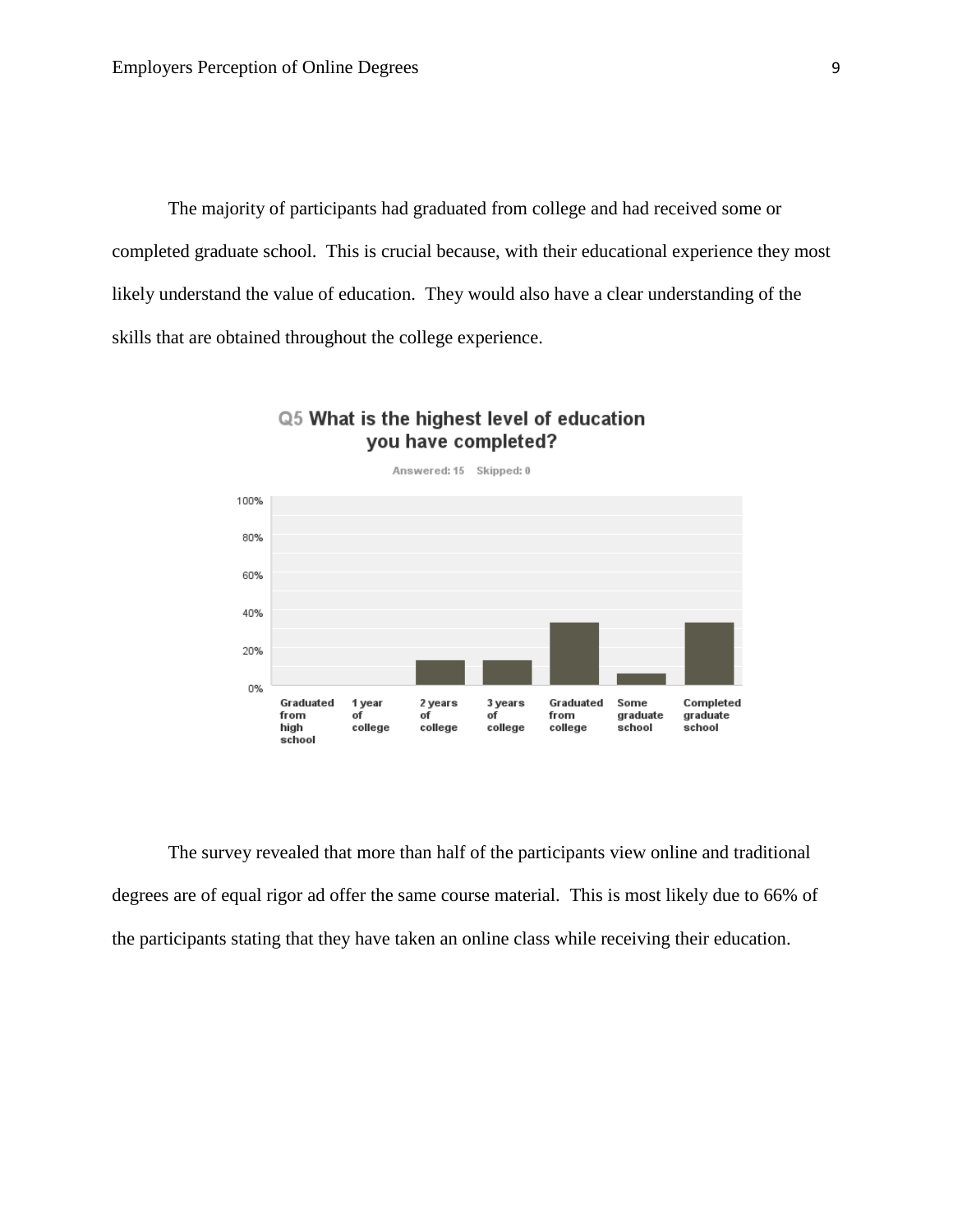

## ©9 Online and traditional universities' degrees are equal rigor.

The majority of employers' also viewed the online degree employees to not be

unsuccessful within their particular industry. In fact only 1 participant agreed that the employees within their industry were unsuccessful.



# Q12 Graduates with online degrees have been mostly unsuccessful in my industry.

When asked which candidate the employer would hire none felt the online candidate should be hired. In fact 78% said they would hire the hybrid candidate and 21% said they would hire the candidate who received an on- campus degree. Although, the majority of employers'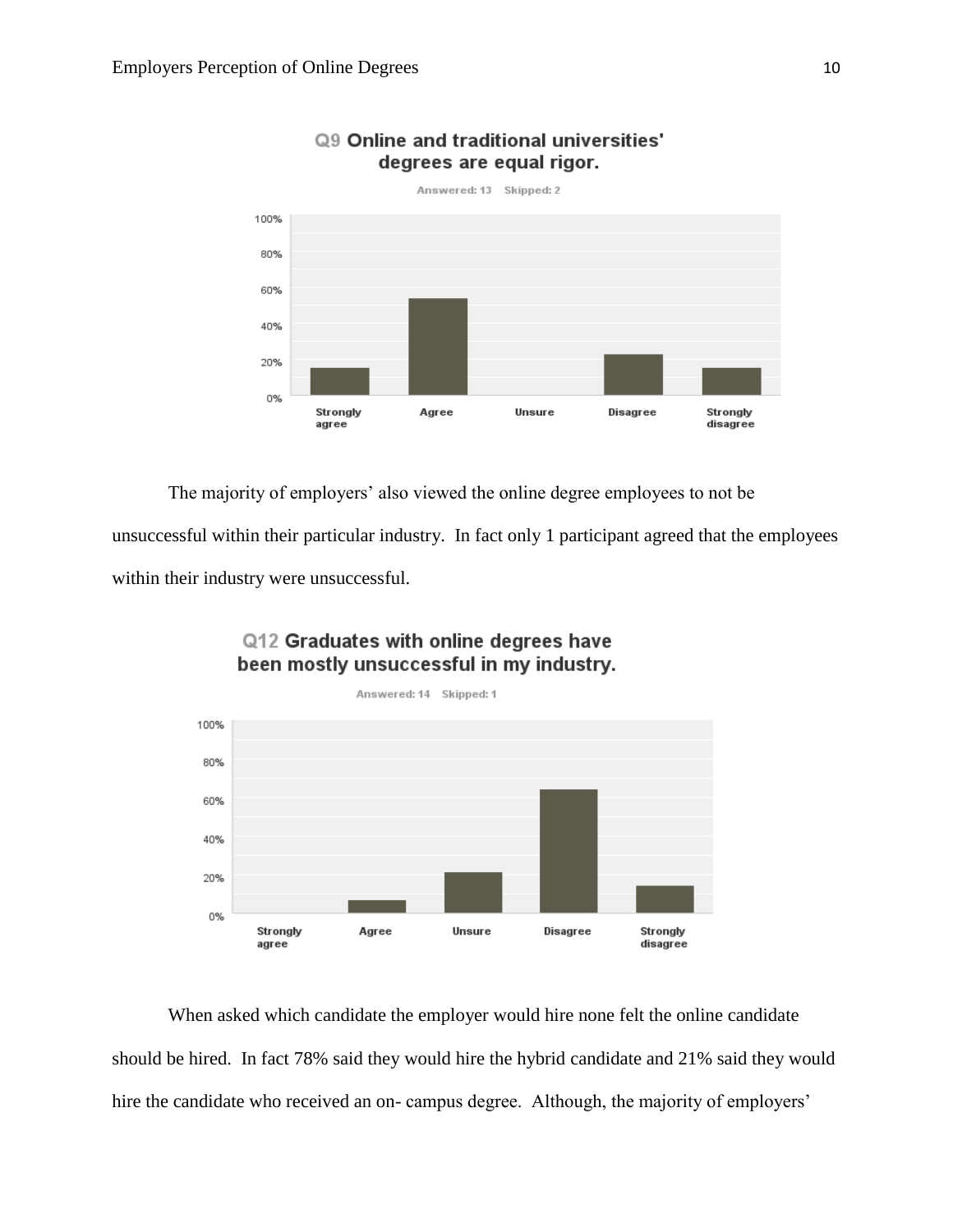

answer changed dramatically. This is somewhat confusing because the majority of the employers' felt that online degrees were held at the same level as traditional degrees and only one participant said that an employee would be unsuccessful. I would like to take a more in depth reason for as to why employers' would not hire the online candidate if they believe the academia of an online graduate to be the same as a traditional graduate.

### **Summary**

The research of employability amongst online degrees and traditional needs further evaluation. Limitations due to low levels of participation, lack of knowledge on online degrees as well as lack of understanding the rigor and skills obtained provide reasoning for the need of further evaluation. The advancements in education must be recognized, and not be solely tied to traditional institutions. These advancements will lead to more individuals receiving online degrees in the future and they will seek employment. It is crucial that employers' views on online education be studied and evaluated to determine the success rate of employability of amongst online graduates.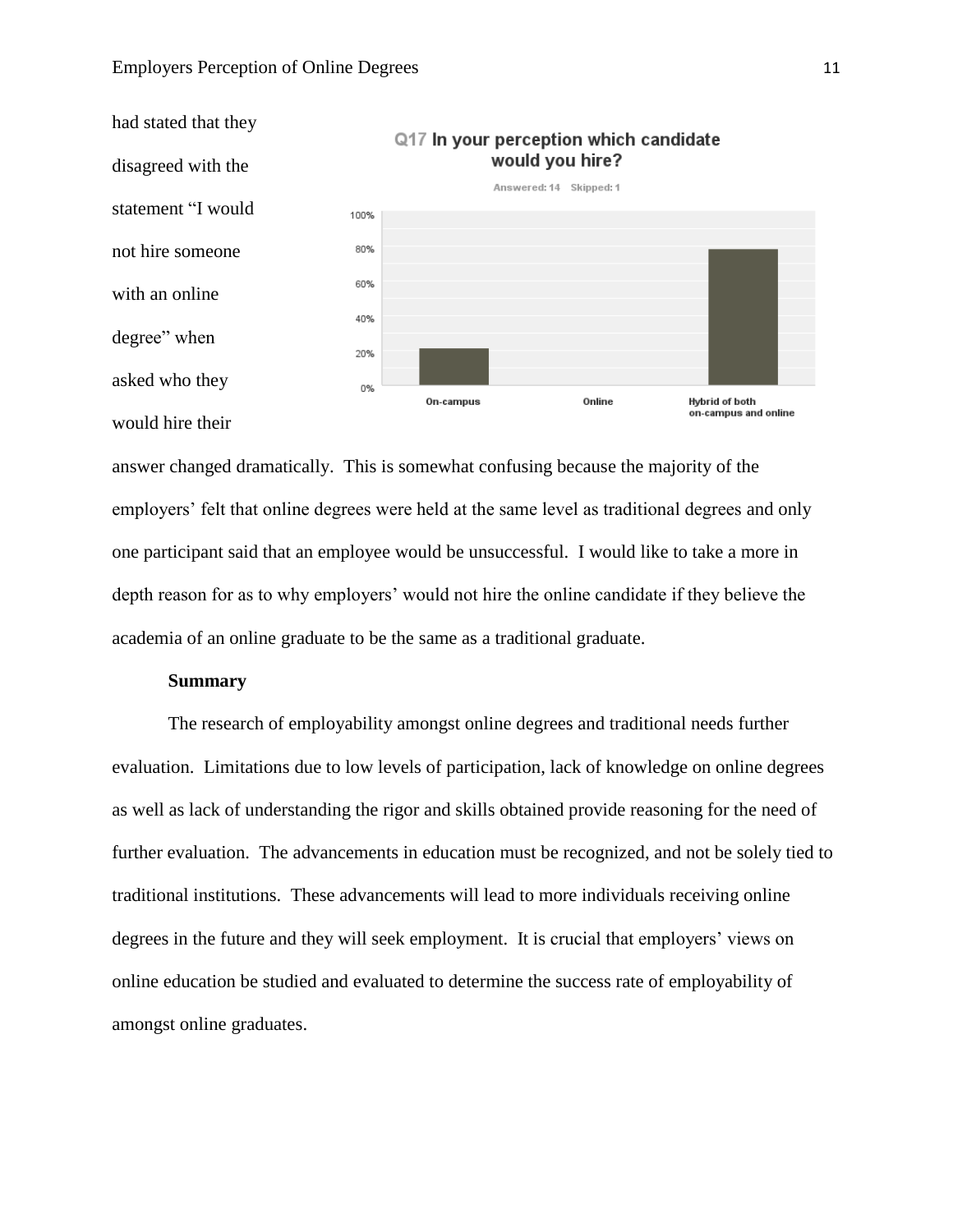#### References

- Adams, J., & DeFleur, M. H. (2005). The acceptability of a doctoral degree earned online as a credential for obtaining a faculty position. *American Journal of Distance Education*, *19*(2), 71-85.
- Adams, J., & DeFleur, M. H. (2006). The acceptability of online degrees earned as a credential for obtaining employment. *Communication Education*, *55*(1), 32-45.
- Amaro, A. A., & Fizgerald, J. (2009). Employer perceptions of online degrees for obtaining employment. *Journal of International Management Studies*, *12*(1), 103-107.
- Amaro, A. S., & Fizgerald, J. (2013). Employer perceptions of online degrees for obtaining employment. *Journal of International Management Studies*, *13*(1), 104-107.
- Bailey, J. S., & Flegle, L. V. (2012). Hiring managers' perceptions of the value of an online mba. *Online Journal of Distance Learning Administration*, *15*(2). Retrieved from [http://www.westga.edu/~distance/ojdla/summer152/bailey\\_flegle152.html](http://www.westga.edu/~distance/ojdla/summer152/bailey_flegle152.html)
- Batalla-Busquets, J., & Pacheco-Bernal, C. (2013). On-the-job e-learning: Workers' attitudes and perceptions. *International Review of Research in Open & Distance Learning*, *14*(1), 41- 64.
- Bo, C, W Minhong, M Jürgen, O Bolanle, and C Nian-Shing4. The Effects of Organizational Learning Environment Factors on E-learning Acceptance. *Computers & Education* 58.3 (2012): 885-899.
- Branch, R. A. (2007). Keeping the ivy on the virtual ivy league walls: A study of the quality of online Postsecondary education from the employers' perspective. Doctoral Dissertation: Capella University.
- Bryman, A. (2012). *Social Research Methods 4th Edition.* New York: Oxford University Press

Calvin, C. D., & Devonda, D. (2013). The market value of online degrees as a credible credential. *Global Education Journal*, *2013*(3), 67-95.

- Carnevale, D. (2007). Employers often distrust online degrees. *Chronicle of Higher Education*, *53*(18), 1.
- Columbaro, N. L., & Monaghan, C. H. (2009). Employer perceptions of online degrees: A literature review. *Online Journal of Distance Learning Administration*, *12*(1). Retrieved from http://www.westga.edu/~distance/ojdla/spring121/columbaro121.html
- Columbaro, N., & Monaghan, C. H. (2009). A land mine for distance education employers' views of online degrees. *Distance Education Report*, *13*(15), 1-7.
- Danzinger, B. L. (2008). *Exploring perceptions of online education by human resource professionals in Northeast Wisconsin*. Doctoral Dissertation: Northcentral University.
- Flowers, J. C., & Baltzer, H. (2006). Hiring technical education faculty: Vacancies, criteria, and attitudes toward online doctoral degrees. *Journal of Industrial Teacher Education*, *43*(3), 29-44.
- Fogle, C. D., & Elliott, D. (2013). The market value of online degrees as a credible credential. *Global Education Journal*, *2013*(3), 67-95.
- Karaman, S., Aydemir, M., Kucuk, S., & Yildirim, G. (2013). Virtual classroom participants' views for effective synchronous education process. *International Review of Research in Open & Distance Learning*, *14*(1), 290-301.
- Kinneer, J. W. (2013). *A comparison of health care recruiters' attitudes toward RN-to-BSN degrees based on instructional delivery method and college for-profit/nonprofit status.* Doctoral Dissertation: Indiana University of Pennsylvania.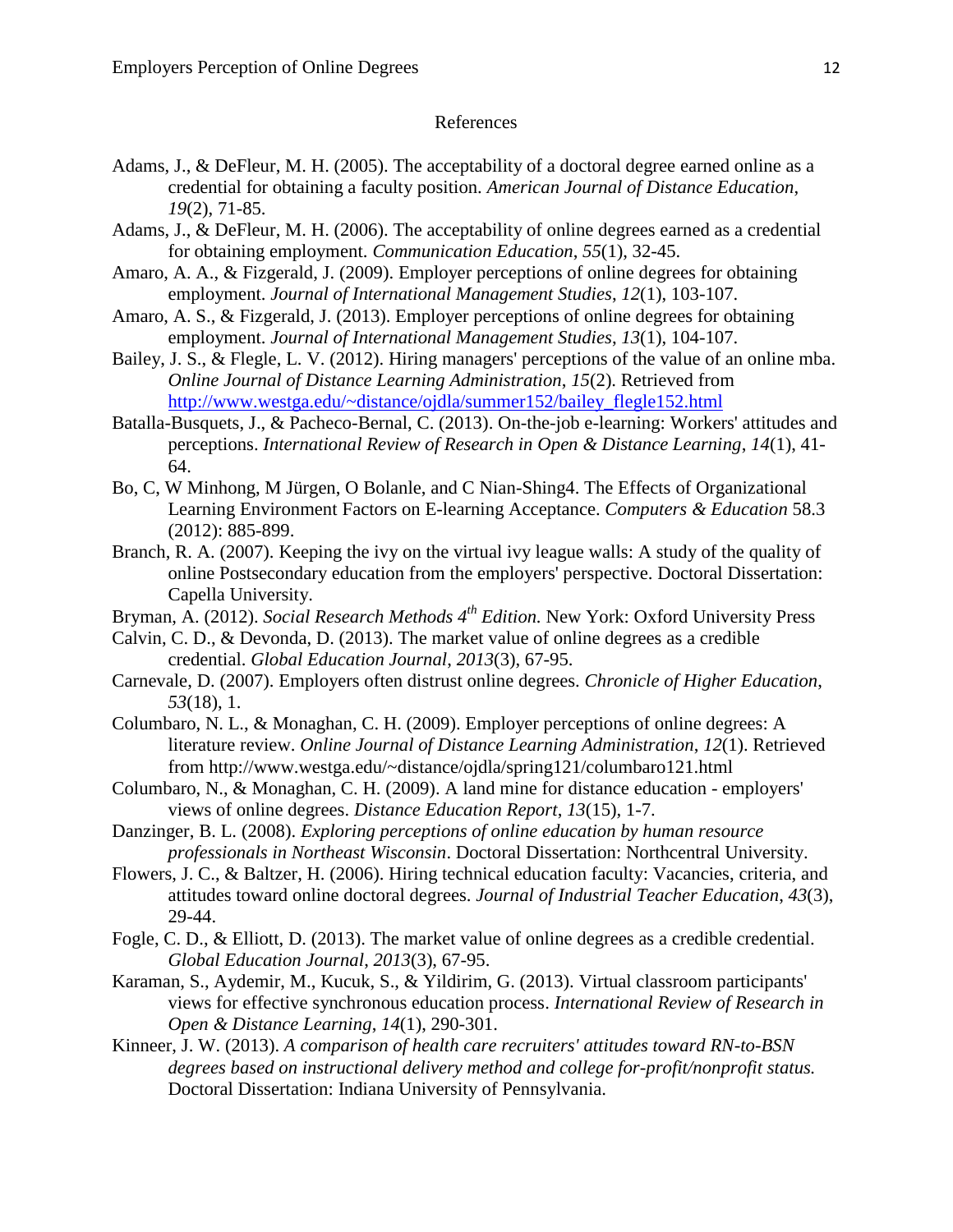- Linardopoulos, N. (2012). Employers' perspectives of online education. *Campus -- Wide Information Systems*, *29*(3), 189-194.
- Marson, S.M, Wei, G&Marson, B. (2010) Teaching socialwork values and ethics online. *Journal o fSocial Work Values and Ethics* 7(1) retrieved AF http://www.twwveachives.com/spring2010.iforum.pdf
- Metevelis, M. A. (2008). *Recent interior design graduates from two types of programs and the potential employers of interior designers: A descriptive study of opinions regarding online education*. Master's Thesis: University of Central Oklahoma.
- Metrejean, N., & Noland, T. G. (2011). An Analysis of CPA Firm Recruiters' Perceptions of Online Masters of Accounting. *Journal of Education for Business*, *86*(1), 25-30.
- Nance, M. (2007). Online degrees increasingly gaining acceptance among employers. *Diverse: Issues in Higher Education*, *24*(4), 50.
- Peat, J. A., Helland, K. R. (2004). The Competitive Advantage of Online versus Traditional Education Presented at the Academy of Human Resource Development International Conference (Austin, TX, Mar 3-7, 2004) p938-945.
- Seibold, K. N. (2008). *Employers' perceptions of online education*. Doctoral Dissertation: Oklahoma State University.
- Silva, A. P., Lourtie, L., & Luísa, A. (2012). Employability in online higher education: A case study. *International Review of Research in Open & Distance Learning.*, *14*(1), 106-125.
- Silva, A. P., Pedro, L., & Luísa, A. (2013). Employability in online higher education: A case study. *International Review of Research in Open & Distance Learning*, *14*(1), 106-125.
- Thompson, L. D. (2010). *Perceptions of employers toward hiring graduates with online degrees.* Doctoral Dissertation: University of Nevada.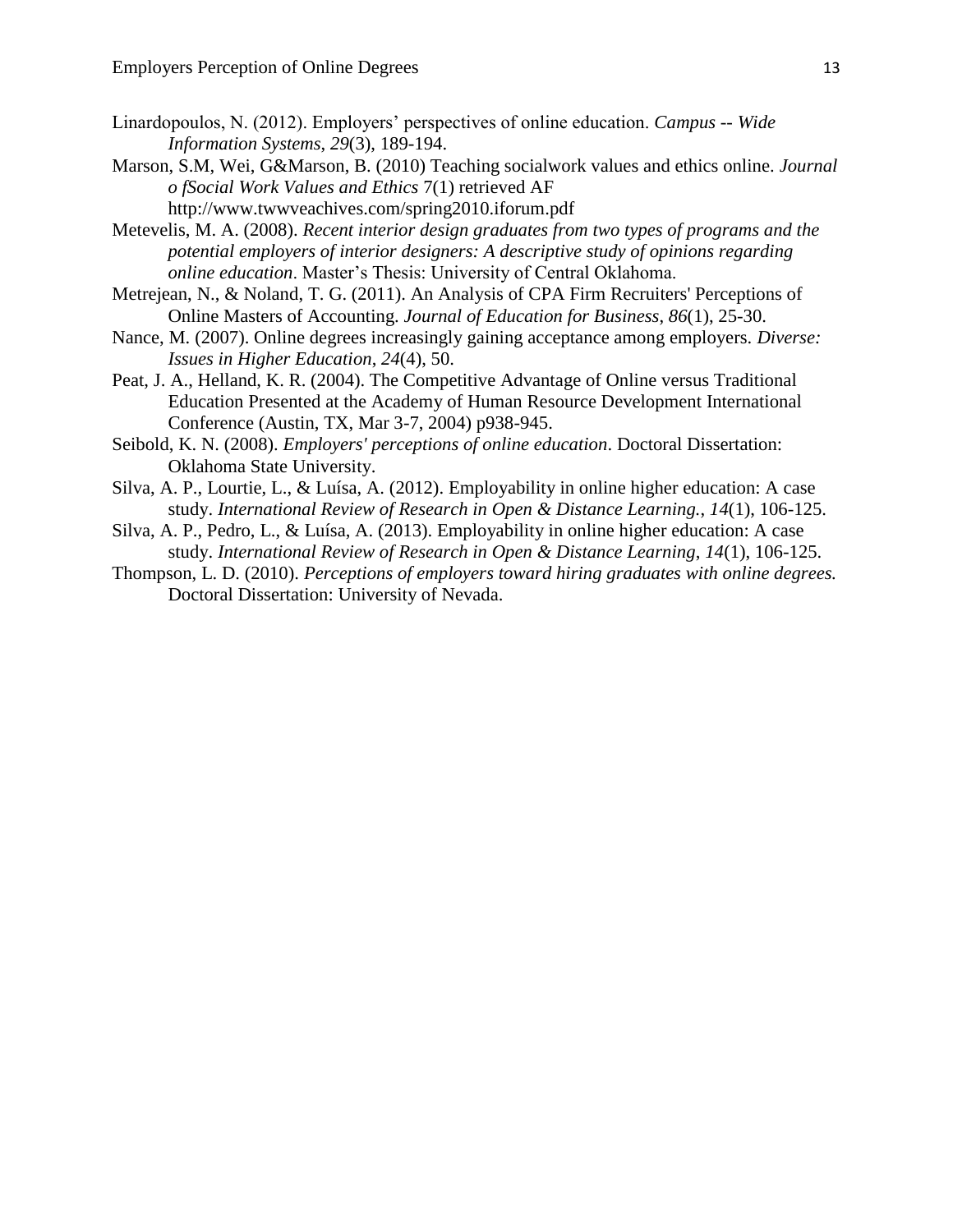# **Appendix A**

## **Sex?** Male or female

## **Race?**

American Indian or Alaskan Native, Asian, Black or African American, Hispanic, Native Hawaiian or Pacific Islander, White or Caucasian, from multiple races

**What is your age? \_\_\_\_\_**

**What is the highest level of education you have completed?**

Graduated from high school, 1 year of college, 2 years of college, 3 years of college, graduated from college, some graduate school, completed graduate school

**How long have you been working with this agency? Years Months Months Western Months Fig. 2.1 Months How Months** 

**What is your educational experience?** 

I have never completed an online course, I have completed an online course but my degree was not online, I have completed an online course and my entire degree was online

**About how many employees work at your company? \_\_\_\_\_**

**Online and traditional universities' degrees are equal rigor?** Strongly agree, agree, unsure, disagree, strongly disagree

**In hiring decisions, I would consider a degree from on line and traditional universities the same.** Strongly agree, agree, unsure, disagree, strongly disagree

**I would NOT hire someone with an online degree.** Strongly agree, agree, unsure, disagree, strongly disagree

**Graduates with online degrees have been mostly unsuccessful in my industry.** Strongly agree, agree, unsure, disagree, strongly disagree

**Online and traditional courses offer the same flexibility** Strongly agree, agree, unsure, disagree, strongly disagree

**Online and traditional courses offer the same course material.** Strongly agree, agree, unsure, disagree, strongly disagree

**Online and traditional courses offer the same learning experience.** Strongly agree, agree, unsure, disagree, strongly disagree